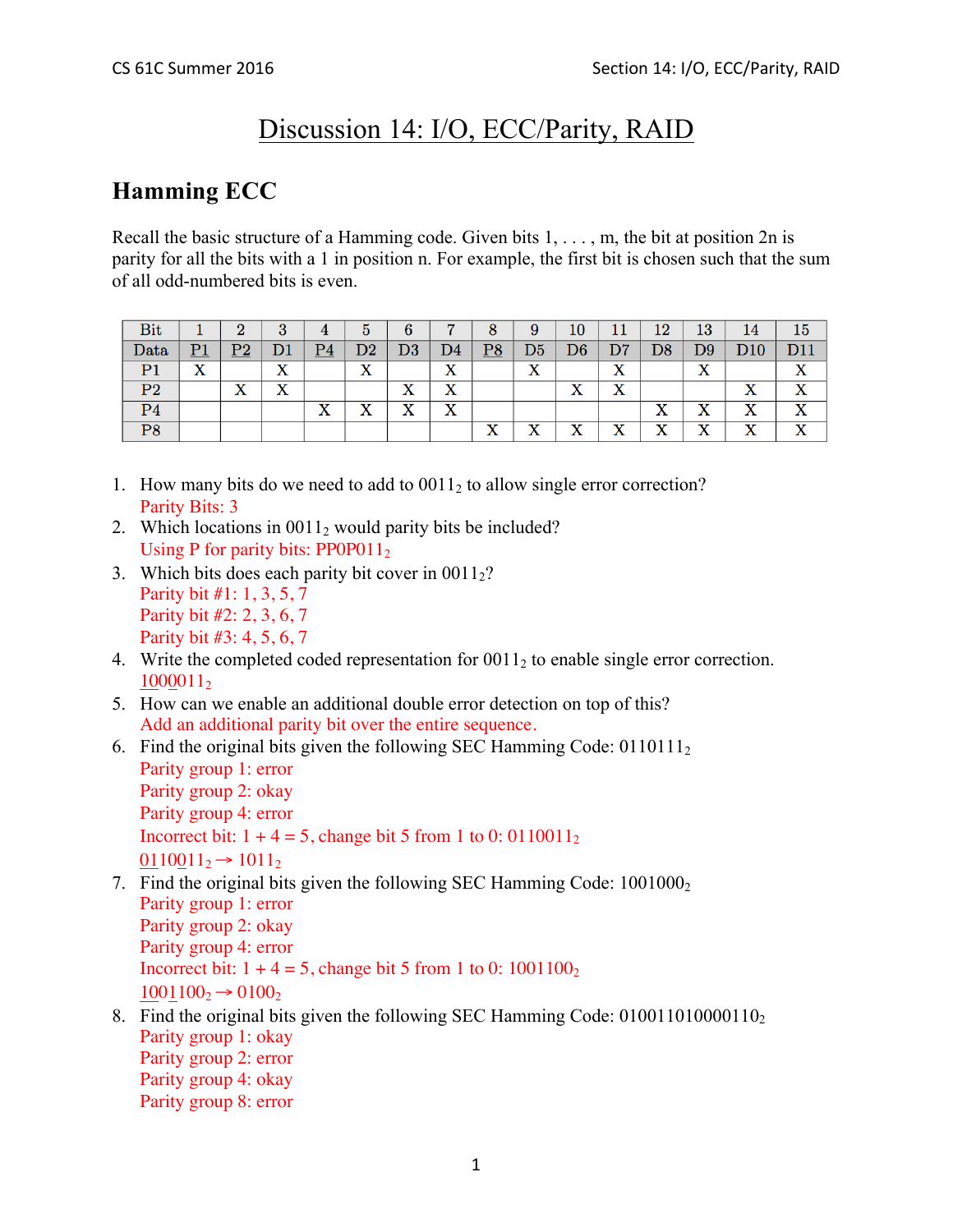Incorrect bit:  $2 + 8 = 10$ , change bit 10 from 0 to 1: 01001101010110<sub>2</sub>  $0.10011010100110_2 \rightarrow 0.1100100110_2$ 

### **RAID**

Fill out the following table:

|                   | Configuration                                       | Pro / Good for                      | Con / Bad for                                        |
|-------------------|-----------------------------------------------------|-------------------------------------|------------------------------------------------------|
| RAID <sub>0</sub> | Data disks without check<br>information             | No overhead<br>Fast read / write    | Reliability                                          |
| RAID <sub>1</sub> | <b>Mirrored Disks:</b>                              | Fast read / write                   | High overhead                                        |
|                   | Extra copy of disks                                 | <b>Fast recovery</b>                | $\rightarrow$ Expensive                              |
|                   |                                                     |                                     |                                                      |
| RAID <sub>4</sub> | Transfer units $=$ a sector within a<br>single disk | Higher throughput of<br>small reads | Still slow small writes<br>(A single check disk is a |
|                   | Errors are detected within a single                 |                                     | bottleneck)                                          |
|                   | transfer unit                                       |                                     |                                                      |
|                   | Independent reads/writes per disks                  |                                     |                                                      |
| RAID 5            | Check information is distributed                    | Higher throughput of                |                                                      |
|                   | across all disks in a group.                        | small writes                        |                                                      |

**Note:** RAID 2 and 3 are conceptually the same as RAID 4, but with bit-striping and bytestriping instead.

Small accesses = an access to a single disk in a group

### **I/O**

#### 1. Fill this table of polling and interrupts.

| Operation  | <b>Definition</b>                                                                                                                                                                                                                             | Pro/Good for                                                                                                                                                                        | Con                                                                                                                                                                                                           |
|------------|-----------------------------------------------------------------------------------------------------------------------------------------------------------------------------------------------------------------------------------------------|-------------------------------------------------------------------------------------------------------------------------------------------------------------------------------------|---------------------------------------------------------------------------------------------------------------------------------------------------------------------------------------------------------------|
| Polling    | Forces the hardware to<br>wait on ready bit<br>(alternatively, if timing<br>of device is known - the<br>ready bit can be polled<br>at the frequency of the<br>device). It basically<br>means manually<br>checking the ready bit<br>regularly. | PRO:<br>-easy to write<br>-poll handler does not<br>have excessively high<br>overhead<br>-deterministic<br>-doesn't require<br>additional hardware<br>Good for:<br>-Mouse, keyboard | Infeasible on hardware<br>with fast transfer rates<br>that is actually rarely<br>ready (e.g. Ethernet<br>card receiver)                                                                                       |
| Interrupts | Hardware fires an<br>"exception" when it<br>becomes ready. CPU<br>changes \$PC to execute<br>code in the interrupt<br>handler when this<br>occurs.                                                                                            | PRO:<br>-Necessary for fast<br>devices that are rarely<br>ready.<br>Good for:<br>Fast devices -<br>Hard drives,<br>Network cards                                                    | -nondeterministic when<br>interrupt occurs<br>-interrupt handler has<br>some overhead (saves<br>all registers), meaning<br>polling can actually be<br>faster for slow, often<br>ready devices such as<br>mice |